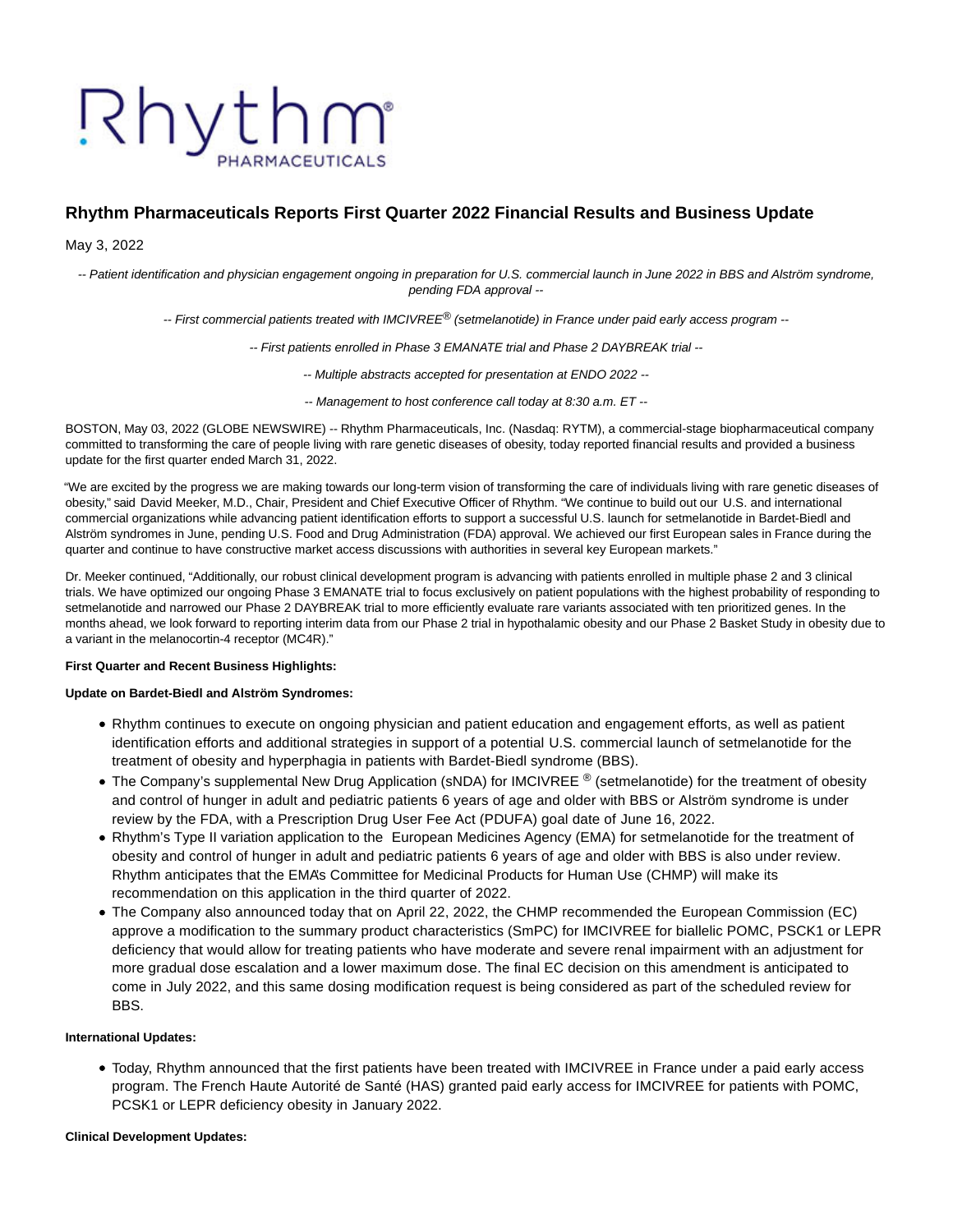- In April 2022, Rhythm announced that the first patient was enrolled in its Phase 3 EMANATE trial. With recently announced modifications to the trial design, EMANATE now includes four independent sub-studies evaluating setmelanotide in patients with obesity due to a heterozygous variant of the POMC or PCSK1 gene, the LEPR gene, the SRC1 gene or the SH2B1 gene. These modifications were intended to optimize the design of EMANATE, with the goal of focusing on rare patient populations that the Company believes have the highest likelihood of success.
- In April 2022 at the Pediatric Endocrine Society Annual Meeting (PES), Rhythm and its collaborators presented new data from the Company's Phase 3 clinical trial in BBS, which showed that setmelanotide improved body weight measures, as well as total cholesterol, high-density lipoprotein cholesterol, low-density cholesterol and triglycerides in treated patients. Also at PES, Rhythm presented data demonstrating clinically beneficial reductions in BMI Z score and BMI in pediatric and adolescent patients with BBS; characterizing the negative impacts of hyperphagia and the resulting food-seeking behaviors on the lives of patients with BBS and their caregivers; and highlighting the safety and tolerability of setmelanotide across the 561 patients treated across the setmelanotide clinical development program.
- Also in April 2022, Rhythm announced modifications to optimize the design of its ongoing Phase 2 DAYBREAK trial to focus initially on rare variants associated with 10 prioritized MC4R-relevant genes, which the Company and key opinion leaders believe have the highest probability of success.

# **Key Upcoming Milestones:**

- Rhythm today announced that six abstracts have been accepted for presentation at the Endocrine Society Annual Meeting & Expo (ENDO), being held June 11-14, 2022 in Atlanta, GA. Dr. Jesús Argente, Universidad Autónoma de Madrid in Spain, will deliver an oral presentation of 12-month data from long-term extension trials of setmelanotide in patients with obesity due to heterozygous variants in POMC, PCSK1, and LEPR. In addition, five abstracts will be delivered as poster presentations, including:
	- Long-term Efficacy of Setmelanotide in Patients With Obesity Due to POMC, PCSK1, and LEPR Biallelic Deficiency;
	- o Setmelanotide in Patients with Heterozygous POMC, LEPR, SRC1, or SH2B1 Obesity: Design of EMANATE A Placebo-Controlled Phase 3 Trial;
	- Long-term Efficacy of Setmelanotide in Patients with Bardet-Biedl Syndrome;
	- Body Mass Index and Weight Reductions in Patients with SRC1 Genetic Variant Obesity After 1 Year of Setmelanotide; and
	- Body Mass Index and Weight Reduction in Patients with SH2B1 Genetic Variant Obesity After 1 Year of Setmelanotide.
- Also in mid-2022, Rhythm anticipates announcing:
	- o Preliminary data from the ongoing Phase 2 study in patients with hypothalamic obesity.
	- New data from the ongoing exploratory Phase 2 Basket Study evaluating setmelanotide in patients with obesity due to a variant in the MC4 receptor.

# **First Quarter 2022 Financial Results:**

- **Cash Position:** As of March 31, 2022, cash, cash equivalents and short-term investments were approximately \$241.0 million, as compared to \$294.9 million as of December 31, 2021.
- **Revenue**: Product net revenues relating to sales of IMCIVREE were \$1.5 million for the first quarter of 2022, as compared to \$35.0 thousand for the first quarter of 2021. IMCIVREE became commercially available in late March 2021.
- **R&D Expenses:** R&D expenses were \$32.5 million in the first quarter of 2022, as compared to \$19.9 million in the first quarter of 2021. The year-over-year increase was due to an increase of \$9.4 million in clinical trial costs associated with new and planned clinical trials, including the Phase 2 DAYBREAK and Phase 3 EMANATE trials, Phase 3 pediatrics trial, QTc study, Phase 2 hypothalamic obesity study and increased enrollment in the long-term extension study; an increase of \$3.8 million due to increased purchases of clinical supply material; an increase of \$1.0 million in development milestones earned by Camurus related to the weekly formulation of setmelanotide and an increase of \$0.4 million related to increased number of genetic testing performed. These increases were partially offset by the conclusion of prior studies, as well as a decrease of \$2.0 million in costs associated with medical affair consulting.
- **S,G&A Expenses:** S,G&A expenses were \$21.4 million for the first quarter of 2022, as compared to \$14.5 million for the first quarter of 2021. The year-over-year increase was primarily due to an increase of \$3.3 million due to increased compensation and benefits-related costs associated with additional headcount to support expanding business operations, as well as to establish commercial operations in the United States and internationally; an increase of \$2.3 million related to marketing activities for IMCIVREE; an increase of \$1.0 million due to increased costs associated with office support and insurance costs for Rhythm's expanding workforce; and an increase of \$0.2 million due to increased professional fees and consulting services to support the build out of commercial operations in the United States and internationally, as well as corporate legal and consulting support for international expansion.
- **Net (Loss)/Income:** Net loss was \$52.8 million for the first quarter of 2022, or a net loss per basic and diluted share of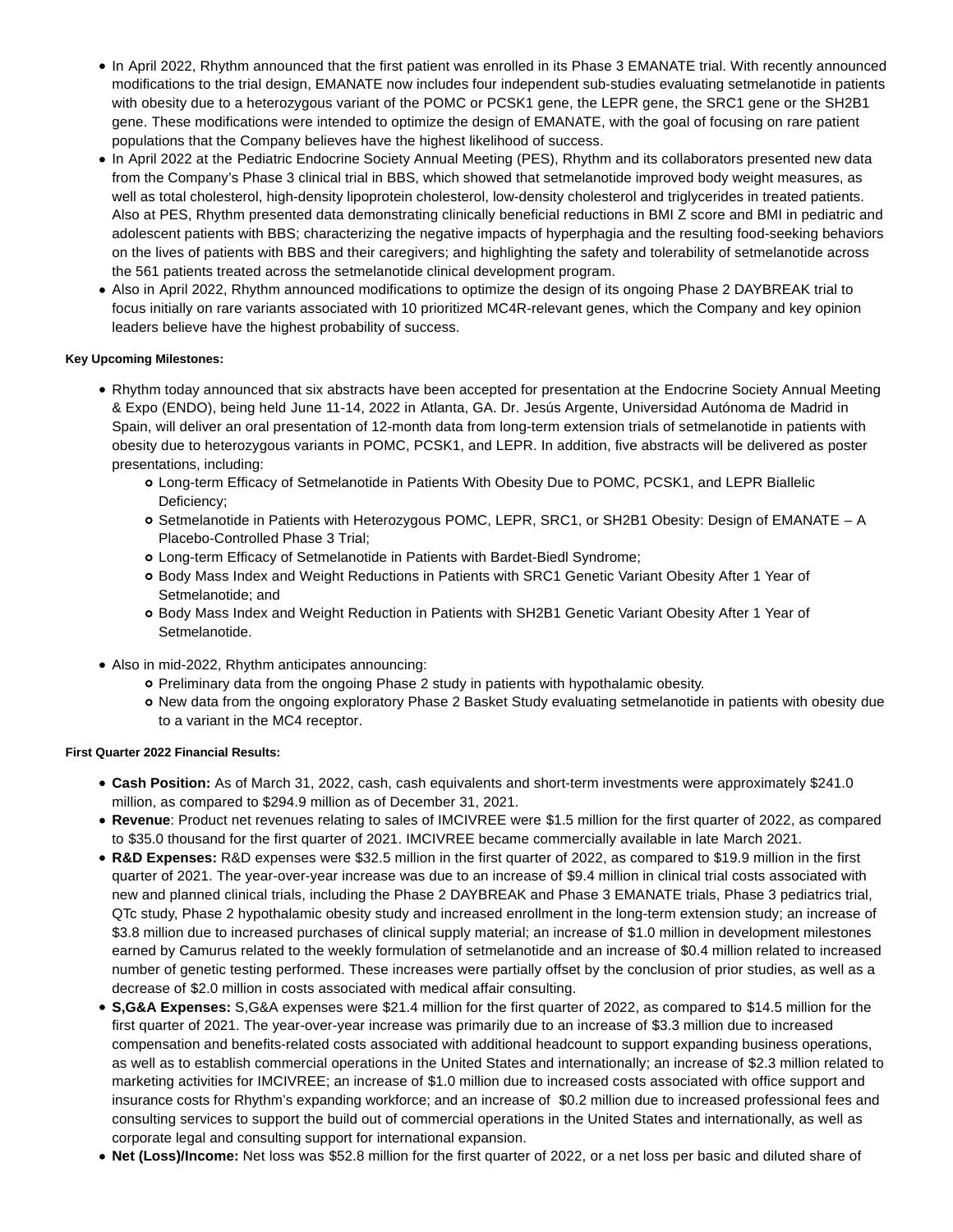(\$1.05), as compared to a net income of \$43.8 million for the first quarter of 2021, or a net income per basic and diluted share of \$0.92 and \$0.90, respectively.

**Financial Guidance:** Based on its current operating plans, Rhythm expects that its existing cash, cash equivalents and short-term investments as of March 31, 2022 will be sufficient to fund its operating expenses and capital expenditure requirements into at least the fourth quarter of 2023.

#### **Conference Call Information**

Rhythm Pharmaceuticals will host a live conference call and webcast at 8:30 a.m. ET today to discuss this update, as well as review its first quarter 2022 financial results and recent business activities. The conference call may be accessed by dialing (866) 374-5140 (domestic) or (404) 400 0571 (international) and referring to conference ID 79122322. A webcast of the call will be available under "Events and Presentations" in the Investor Relations section of the Rhythm Pharmaceuticals website a[t http://ir.rhythmtx.com/.](https://www.globenewswire.com/Tracker?data=WZykYwn_lY_yn8pkM1EqeNnvUOEDPkbOHYwYHXPneu0CoFcc6sl7tH7kXkDo5BcFn3XSrk15XUcrgJGyhd3G7Gv3upm0isbW82aI9zNij2Q=) The archived webcast will be available on Rhythm Pharmaceuticals' website approximately two hours after the conference call and will be available for 30 days following the call.

#### **About Rhythm Pharmaceuticals**

Rhythm is a commercial-stage biopharmaceutical company committed to transforming the treatment paradigm for people living with rare genetic diseases of obesity. Rhythm's precision medicine, IMCIVREE (setmelanotide), was approved in November 2020 by the U.S. Food and Drug Administration (FDA) for chronic weight management in adult and pediatric patients 6 years of age and older with obesity due to POMC, PCSK1 or LEPR deficiency confirmed by genetic testing and in July and September 2021, respectively, by the European Commission (EC) and Great Britain's Medicines & Healthcare Products Regulatory Agency (MHRA) for the treatment of obesity and the control of hunger associated with genetically confirmed loss-of-function biallelic POMC, including PCSK1, deficiency or biallelic LEPR deficiency in adults and children 6 years of age and above. IMCIVREE is the first-ever FDA-approved and EC- and MHRA-authorized therapy for patients with these rare genetic diseases of obesity. The Company submitted a supplemental New Drug Application (sNDA) to the FDA, which was accepted for filing in November 2021 and is currently assigned a Prescription Drug User Fee Act (PDUFA) goal date of June 16, 2022, for the treatment of obesity and control of hunger in adult and pediatric patients six years of age and older with Bardet-Biedl Syndrome (BBS) or Alström syndrome. A Type II variation application to the European Medicines Agency seeking regulatory approval and authorization for setmelanotide to treat obesity and control of hunger in adult and pediatric patients 6 years of age and older with BBS also is under review. Additionally, Rhythm is advancing a broad clinical development program for setmelanotide in other rare genetic diseases of obesity and is leveraging the Rhythm Engine and the largest known obesity DNA database -- now with approximately 45,000 sequencing samples -- to improve the understanding, diagnosis and care of people living with severe obesity due to certain genetic deficiencies. Rhythm's headquarters is in Boston, MA.

#### **IMCIVREE® (setmelanotide) Indication**

In the United States, IMCIVREE is indicated for chronic weight management in adult and pediatric patients 6 years of age and older with obesity due to proopiomelanocortin (POMC), proprotein convertase subtilisin/kexin type 1 (PCSK1), or leptin receptor (LEPR) deficiency. The condition must be confirmed by genetic testing demonstrating variants in POMC, PCSK1, or LEPR genes that are interpreted as pathogenic, likely pathogenic, or of uncertain significance (VUS).

In the EU and Great Britain, IMCIVREE is indicated for the treatment of obesity and the control of hunger associated with genetically confirmed loss-offunction biallelic POMC, including PCSK1, deficiency or biallelic LEPR deficiency in adults and children 6 years of age and above. IMCIVREE should be prescribed and supervised by a physician with expertise in obesity with underlying genetic etiology.

## **Limitations of Use**

IMCIVREE is not indicated for the treatment of patients with the following conditions as IMCIVREE would not be expected to be effective:

- Obesity due to suspected POMC, PCSK1, or LEPR deficiency with POMC, PCSK1, or LEPR variants classified as benign or likely benign;
- Other types of obesity not related to POMC, PCSK1 or LEPR deficiency, including obesity associated with other genetic syndromes and general (polygenic) obesity.

#### **Important Safety Information**

#### **WARNINGS AND PRECAUTIONS**

**Disturbance in Sexual Arousal:** Sexual adverse reactions may occur in patients treated with IMCIVREE. Spontaneous penile erections in males and sexual adverse reactions in females occurred in clinical studies with IMCIVREE. Instruct patients who have an erection lasting longer than 4 hours to seek emergency medical attention.

**Depression and Suicidal Ideation:** Some drugs that target the central nervous system, such as IMCIVREE, may cause depression or suicidal ideation. Monitor patients for new onset or worsening of depression. Consider discontinuing IMCIVREE if patients experience suicidal thoughts or behaviors.

**Skin Pigmentation and Darkening of Pre-Existing Nevi:** IMCIVREE may cause generalized increased skin pigmentation and darkening of pre-existing nevi due to its pharmacologic effect. This effect is reversible upon discontinuation of the drug. Perform a full body skin examination prior to initiation and periodically during treatment with IMCIVREE to monitor pre-existing and new skin pigmentary lesions.

**Risk of Serious Adverse Reactions Due to Benzyl Alcohol Preservative in Neonates and Low Birth Weight Infants:** IMCIVREE is not approved for use in neonates or infants.

#### **ADVERSE REACTIONS**

The most common adverse reactions (incidence ≥23%) were injection site reactions, skin hyperpigmentation, nausea, headache, diarrhea, abdominal pain, back pain, fatigue, vomiting, depression, upper respiratory tract infection, and spontaneous penile erection.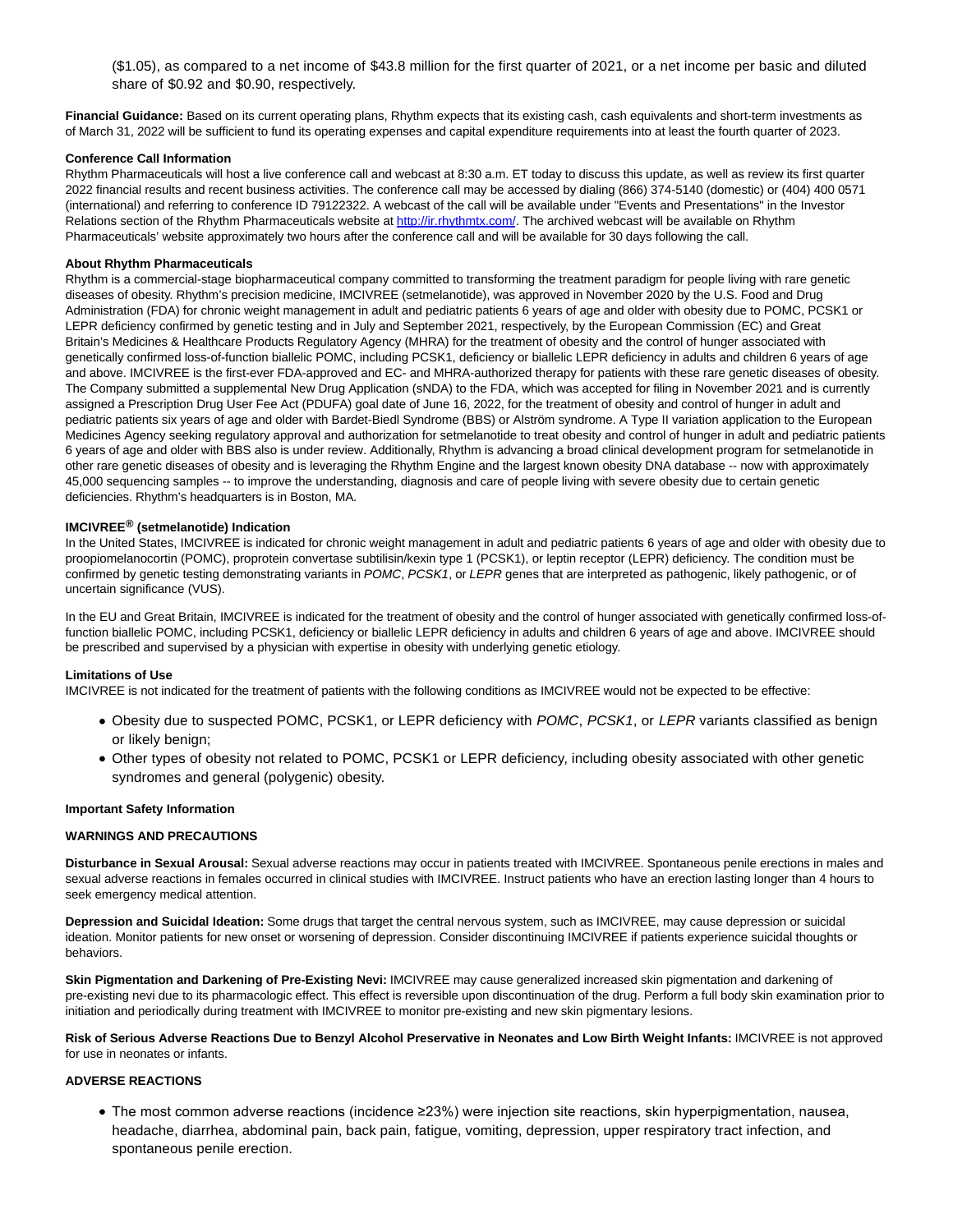#### **USE IN SPECIFIC POPULATIONS**

Discontinue IMCIVREE when pregnancy is recognized unless the benefits of therapy outweigh the potential risks to the fetus.

Treatment with IMCIVREE is not recommended for use while breastfeeding.

To report SUSPECTED ADVERSE REACTIONS, contact Rhythm Pharmaceuticals at +1 (833) 789-6337 or FDA at 1-800-FDA-1088 o[r www.fda.gov/medwatch.](https://www.globenewswire.com/Tracker?data=Ap9tydtPrtqXWqIZR_GfCXFNBvKQCq1jn3P8O1iVQduUIKUfzOjP-VNCXy6K9qWhVW6pxvl7wGRgCRNMtkcQr3hzC5lrJLITo4EEnKDHzj8_U2LP0Q4Wro6v3T0JaNb9cmouCfyoM4lfQMpWc-0uv5oe31InxsCPC3pPgO-ksFWpMmoIhMRzNmhTxHFTOto6)

Se[e Full Prescribing Information,](https://www.globenewswire.com/Tracker?data=Px-OnHzvlsKrfRfwTRxQlimQR66DNLdfyCu3CeqCC4QTGA9BGBso2Tbl_NZTzdTbiG8l2KA6THZaafDlgrU5Ep3Yee4U-vcbsjUh5qohfv_BRCaa9MyuqADnnvHrWNCouBJC2awW2OjQHyQ5HmCpog==) [EU SmPC a](https://www.globenewswire.com/Tracker?data=vdMNkFSaPeD_AzKDCBy8k438WmOnHHWMLZ4wQhTnVkKlkBMXQqJv9G9BKLgMSPusnl_0jFXSxTufHIdcFIMtSWpJy3abIBf9I6FAL3MWbG7IQayxCjNSwCr-PU6lNGxXlfR42HBaKrs1kNME35VJpJcPVUh-yqF1Ecl9KxTII9_j9dFvRAlQXBBfFoJICyn5)n[d MHRA SmPC f](https://www.globenewswire.com/Tracker?data=eBPtUZCZKolg3howfGKhvYueqftF83DTIlYk5Fd_I4B2yO7rmw2exjNKgpWHh9zAsKCnjaDivzD_KvzKgfBYXw==)or IMCIVREE.

#### **Forward-Looking Statements**

This press release contains forward-looking statements within the meaning of the Private Securities Litigation Reform Act of 1995. All statements contained in this press release that do not relate to matters of historical fact should be considered forward-looking statements, including without limitation statements regarding the potential, safety, efficacy, and regulatory and clinical progress of setmelanotide, including the anticipated timing for initiation of clinical trials and release of clinical trial data and our expectations surrounding potential regulatory submissions, approvals and timing thereof, our business strategy and plans, including regarding commercialization of setmelanotide, sales of our lead product candidate IMCIVREE, our participation in upcoming events and presentations, and the sufficiency of our cash, cash equivalents and short-term investments to fund our operations. Statements using word such as "expect", "anticipate", "believe", "may", "will" and similar terms are also forward-looking statements. Such statements are subject to numerous risks and uncertainties, including, but not limited to, the impact of our management transition, our ability to enroll patients in clinical trials, the design and outcome of clinical trials, the impact of competition, the ability to achieve or obtain necessary regulatory approvals, risks associated with data analysis and reporting, our liquidity and expenses, the impact of the COVID-19 pandemic on our business and operations, including our preclinical studies, clinical trials and commercialization prospects, and general economic conditions, and the other important factors discussed under the caption "Risk Factors" in our Quarterly Report on Form 10-Q for the quarter ended March 31, 2022 and our other filings with the Securities and Exchange Commission. Except as required by law, we undertake no obligations to make any revisions to the forward-looking statements contained in this release or to update them to reflect events or circumstances occurring after the date of this release, whether as a result of new information, future developments or otherwise.

## **Corporate Contact:**

David Connolly Head of Investor Relations and Corporate Communications Rhythm Pharmaceuticals, Inc. 857-264-4280 [dconnolly@rhythmtx.com](https://www.globenewswire.com/Tracker?data=pffIMIcQGvOQOzndVwPmq3Z4epUmfs4WzLgqBqrl4hgqfbr5_4zbpPrObV7uD3EPsiBzhjIjGlELPA4WgoITd2J6c21P2C9MX0RFYoVjDu0=)

**Investor Contact:** Hannah Deresiewicz Stern Investor Relations, Inc. 212-362-1200 [hannah.deresiewicz@sternir.com](https://www.globenewswire.com/Tracker?data=NfR4NYrPdmE3hdiKa_SkorIC-lK48SXw0KVylGj-bgmom-dIQ3J4zCTfpvIuoBEc-7m3dCQHk3MxiAzPKKGRrhcsMo4LKzsTqSG0FqU1Re7zTr1QbQF9Ca6Z3vYTnhRT)

#### **Media Contact:**

Adam Daley Berry & Company Public Relations 212-253-8881 [adaley@berrypr.com](https://www.globenewswire.com/Tracker?data=rZ-VmyqQel2mtQ8WubW7PeUQEP2EZ7NSNFYfikD2beWIPvOA3mhSiKS40htoYog1NjCESQStrdIOgICha-pm2JOB5SmjV31kEts9nVIVUjs=)

#### **Rhythm Pharmaceuticals, Inc. Condensed Consolidated Statements of Operations and Comprehensive (Loss) Income (in thousands, except share and per share data) (Unaudited)**

|                                      | Three months ended March 31, |    |           |  |
|--------------------------------------|------------------------------|----|-----------|--|
| Product revenue, net                 | 2022                         |    | 2021      |  |
|                                      | \$<br>1,498                  | \$ | 35        |  |
| Costs and expenses:                  |                              |    |           |  |
| Cost of sales                        | 230                          |    | 4         |  |
| Research and development             | 32,510                       |    | 19,911    |  |
| Selling, general, and administrative | 21,449                       |    | 14,518    |  |
| Total costs and expenses             | 54,189                       |    | 34,433    |  |
| Loss from operations                 | (52, 691)                    |    | (34, 398) |  |
| Other income:                        |                              |    |           |  |
| Other income                         |                              |    | 100,000   |  |
| Interest income, net                 | (73)                         |    | 154       |  |
| Total other income, net              | (73)                         |    | 100,154   |  |
| (Loss) income before taxes           | (52, 764)                    |    | 65,756    |  |
| Provision for income taxes           |                              |    | 22,006    |  |
| Net (loss) income                    | \$<br>(52, 764)              | \$ | 43,750    |  |
| Net (loss) income per share          |                              |    |           |  |